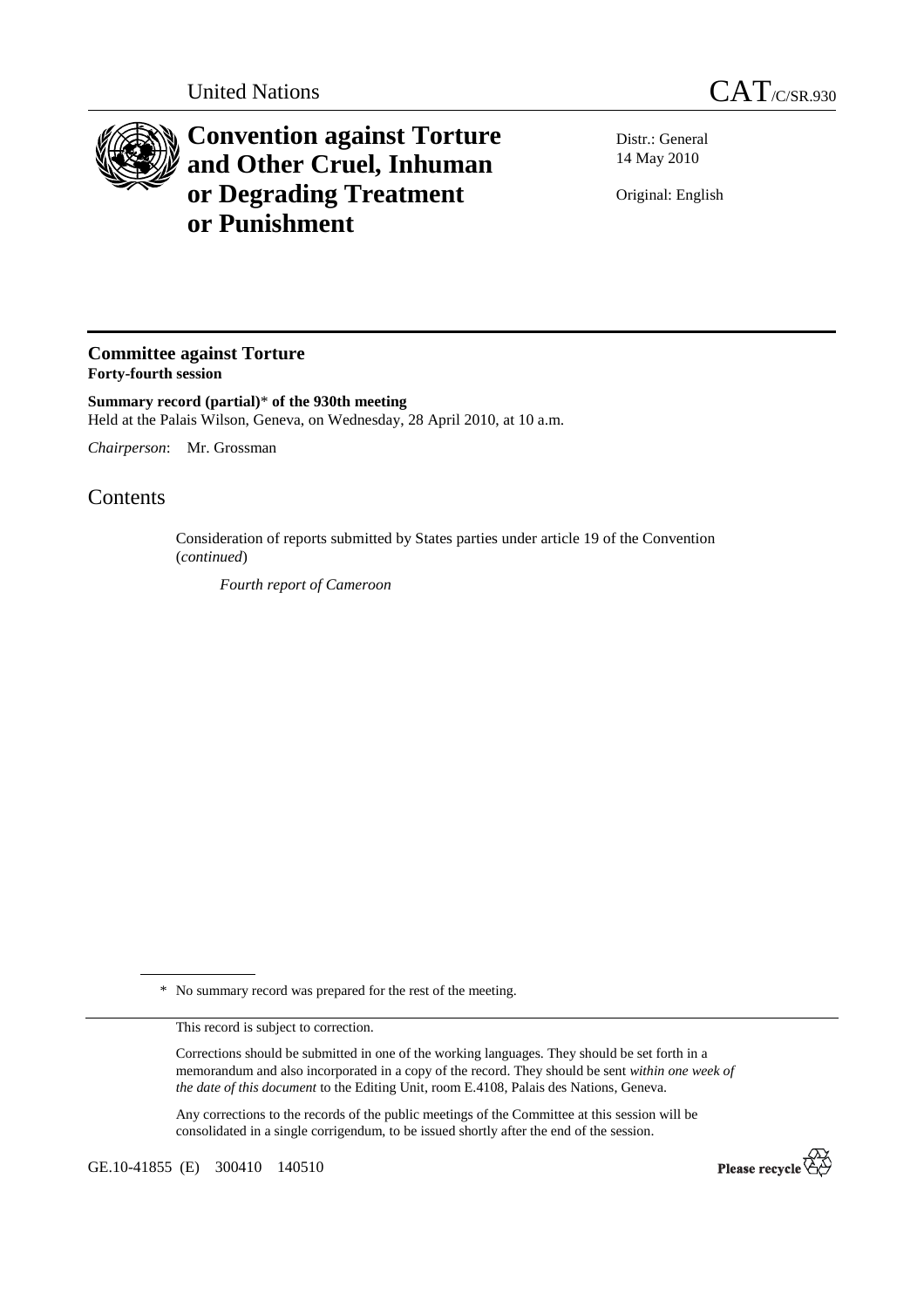*The meeting was called to order at 10.05 a.m.* 

## **Consideration of reports submitted by States parties under article 19 of the Convention** (*continued*)

*Fourth periodic report of Cameroon* (CAT/C/CMR/4; CAT/C/CMR/Q/4 and Add.1)

1. *At the invitation of the Chairperson, the members of the delegation of Cameroon took places at the Committee table.* 

2. **The Chairperson** invited the delegation to introduce the fourth periodic report of Cameroon (CAT/C/CMR/4).

3. **Mr. Nkou** (Cameroon) said that combating torture and cruel and inhuman treatment was a key part of the policy of the Head of State. The Committee had previously expressed certain concerns and had sought additional information in that respect, including information on: the place of the Convention in Cameroon's legal system and the possibility of invoking its provisions before domestic courts; the general human rights situation in Cameroon; legislative or other measures limiting the guarantees afforded to persons in detention; compensation for victims of torture; and the steps taken by Cameroon following its participation in the universal periodic review in February 2009.

4. Article 45 of the Constitution of Cameroon gave primacy to the international treaties concluded by Cameroon over domestic laws. Courts were therefore able to apply the Convention's provisions directly, and there was no need to incorporate the Convention into domestic law. Cameroon had ratified most of the international human rights instruments, and the annual reports issued by the Ministry of Justice recorded the various administrative and judicial decisions reached on human rights cases. Impunity for violations of civil and political rights was a thing of the past.

5. As to guarantees afforded to persons in detention, article 37 of the Code of Criminal Procedure provided that such persons must have every reasonable opportunity to contact their families, to appoint a lawyer and gather evidence for their defence, to consult a doctor and receive medical treatment, and to take the necessary steps to secure their release on bail. His Government was endeavouring to strengthen the independence and effectiveness of the National Commission on Human Rights and Freedoms, with a view to bringing it into conformity with the Paris Principles. On the question of compensation for torture, under the ordinary law of Cameroon a guilty verdict against a perpetrator created a right of compensation for the victim, which was automatic when the judgement became final or a settlement was reached.

6. Following its participation in the universal periodic review, and with a view to achieving the goals set in its national governance programme, Cameroon had stepped up its fight against corruption, had updated its legislation on the subject, and had strengthened the capacity of the institutions concerned and civil society to combat corruption. It would soon be submitting a report on those efforts to the High Commissioner for Human Rights.

7. Democracy in Cameroon was assured through the multiplicity of political parties and the existence of four trade-union federations, several hundred NGOs, a free and independent press and dozens of independent radio stations. The rights of all citizens were guaranteed, thanks to the separation of powers. War crimes and crimes against humanity were unknown in Cameroon. Cases of torture were rare. Access to free primary education was a government priority, together with public health and the protection of women and children. The greater part of the State budget was devoted to education, health and culture, and the Government waged an unremitting fight against poverty. Safety nets and integrated services had been put in place to deal with the crises in food and energy supplies and the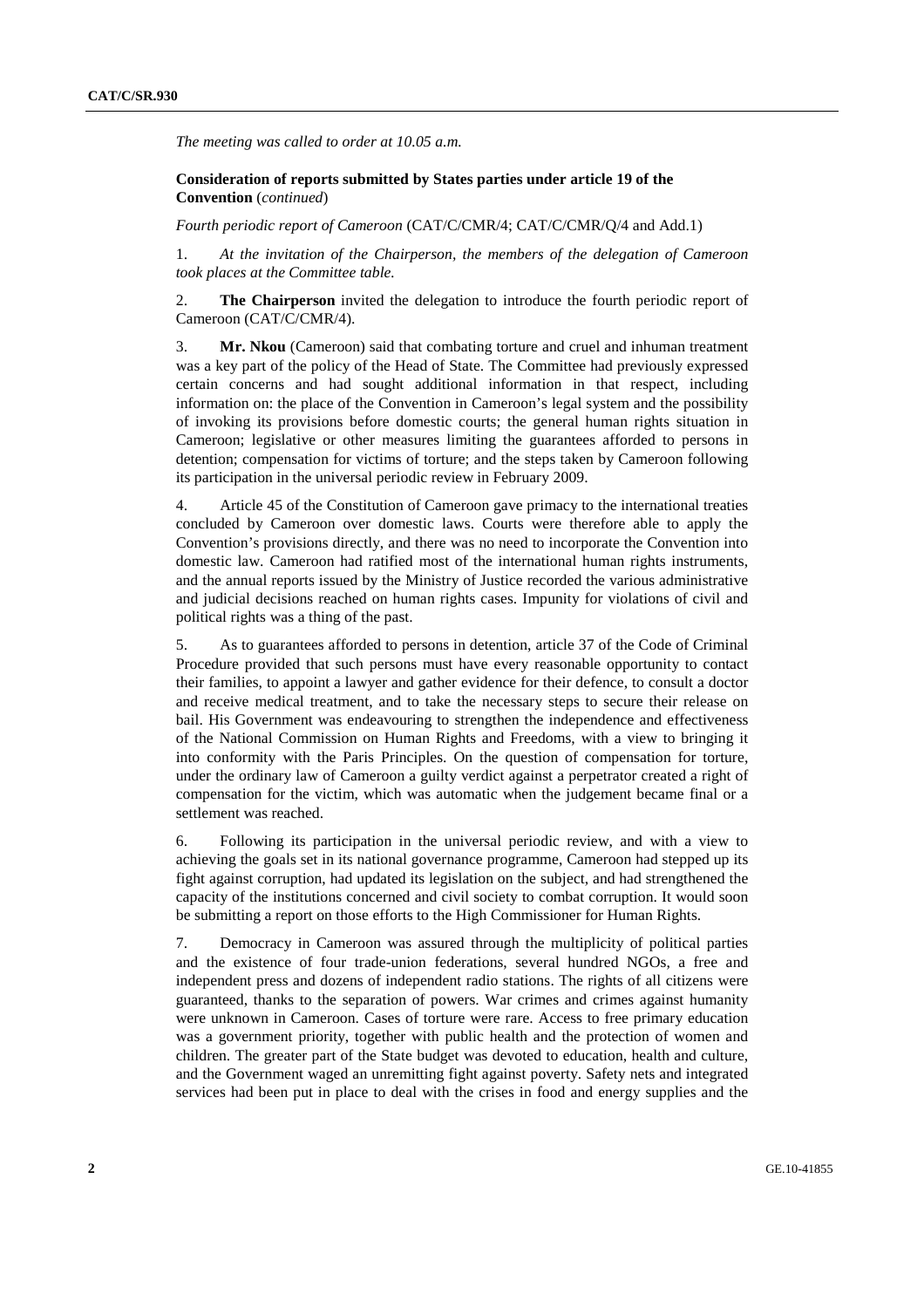financial and environmental crises. However, Cameroon's development needs were such that enhanced international advocacy and cooperation remained essential.

8. **Ms. Sveaass**, Country Rapporteur, recalled that the fourth periodic report of Cameroon had been due in 2000. However, since that time the Committee had been able, in November 2003, to consider its third periodic report. She welcomed the replies given by the State party to the Committee's concluding observations on its third report and its written replies to the list of issues (CAT/C/CMR/Q/4/Add.1). She commended the steps taken by the State party to reform its legislation in order to reflect its international obligations more closely, and to strengthen the rights of the people. Had the State party considered ratifying the Optional Protocol to the Convention? Among the reforms introduced by the State party, she particularly welcomed the establishment of the Constitutional Council, the transfer of prison administration to the Ministry of Justice, the creation of a Directorate for Human Rights and International Cooperation, and the establishment of a Special Police Oversight Division. It was also gratifying that the Committee on Human Rights and Freedoms had become the National Commission on Human Rights and Freedoms and was expected to operate in conformity with the Paris Principles. She would like to know more about the State party's plans to strengthen the independent functioning of the new Commission and to disseminate and act on its conclusions.

9. The list of issues (CAT/C/CMR/Q/4) requested the text of article 132 bis of Cameroon's Criminal Code, containing the definition of torture. She repeated that request, given that the text was not obtainable from the Internet. She was glad to learn that the Convention was directly applicable in the courts of the State party, and that its provisions took precedence over related laws. She would like to know the number of cases in which the Convention had been applied directly and the outcome of those cases.

10. Paragraphs 24 to 34 of the State party's report, and its written replies to the list of issues, mentioned a number of court cases involving allegations of torture or other cruel, inhuman or degrading treatment by police or gendarmerie officers or prison staff. However, little statistical data was contained in the report, and it was not clear whether the cases mentioned accounted for all those known to the Government or were merely a representative sample. She requested a complete report on the public officials, including police, military and other officials, who had been accused and investigated for torture or cruel, inhuman or degrading treatment or punishment, and the sentences or sanctions imposed in each case.

11. The importance of independent monitoring of places of detention could not be overstated. According to the report, monitoring of the State party's prisons had included visits by the International Committee of the Red Cross to the prison where a number of people had been detained following the riots in February 2008. The report referred to the "positive cooperation of the prison authorities" (para. 37). She wondered what that meant and whether the prison premises had been opened up for independent inspection. She requested detailed information about unannounced visits. How often did they take place? Who made them? What happened to the reports on the visits? And what steps were taken to ensure accountability in places where abuses, torture or other acts of cruelty had taken place? According to paragraph 39 of the report, the organization "New Human Rights – Cameroon" conducted regular visits to places where women and children were detained. She requested information on the reports submitted following those visits.

12. Concerning the basic legal rights enjoyed by persons in custody, including the right to medical attention, the right to consult a lawyer and the right to notify relatives and others, she would like to know what was done to ensure that those rights were respected in all cases. Was there a full registration system for persons in custody? How long could a person be kept in custody before being brought before a judge? What rules applied to pretrial detention? And what were the possibilities of appeal? According to paragraph 92 of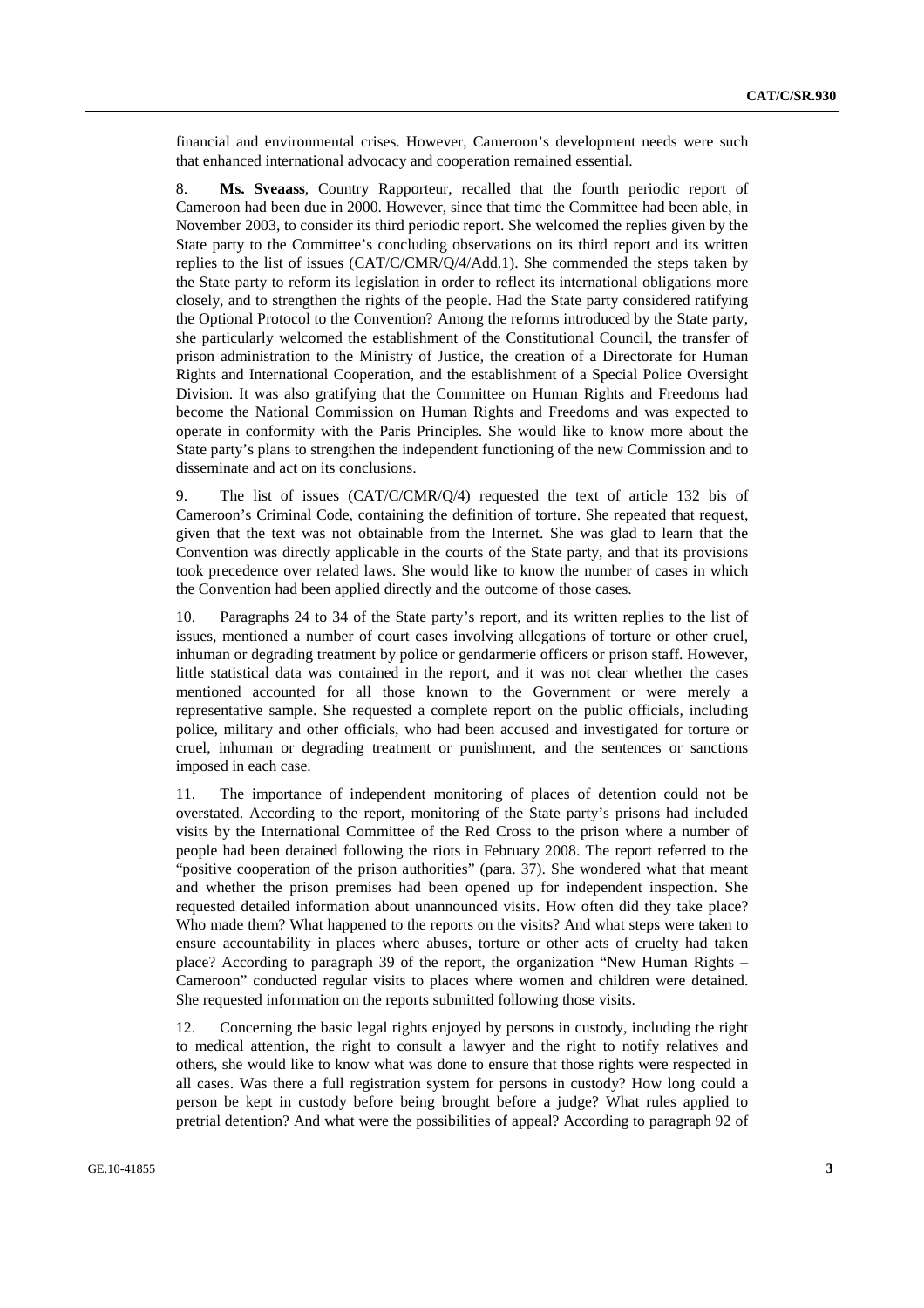the written replies, the total prison population in 2009, including untried and convicted prisoners, amounted to 23,196. However, that number included almost 15,000 pretrial detainees, compared with just under 9,000 convicted prisoners. What was the reason for the discrepancy? She would like to see comparable figures for previous years, together with percentages of pretrial detainees in relation to the total prison population, and information on the length of time spent in pretrial detention. As to juvenile detainees, what were the charges against them and how long were the sentences of those convicted?

13. It appeared that 1,168 persons had been detained following the public demonstrations in February 2008. Many must by now have been released. Had there been any allegations of torture by those persons? And had any investigations taken place following the incidents? What replies had the State party given to claims of human rights violations and irregularities in connection with the protests? What investigation had the State party made into the case of Mr. Jacques Tiwa, a member of the non-governmental organization CODE, who had not participated in the demonstrations but had been beaten by members of the security forces and subsequently died?

14. There appeared to be a wide gap between the country's legal measures and reforms, and the practical implementation of all those measures. A report issued by the United States Department of State pointed to human rights abuses in Cameroon, including torture, beatings and other abuses by the security forces, especially of detainees and prisoners. Prison conditions were said to be harsh and life-threatening. Journalists were harassed and serious limitations were imposed on the press and on freedom of speech and assembly.

15. In the case of Mr. Philip Njaru, a journalist and human rights activist who had been severely beaten, the United Nations Human Rights Committee had found violations of articles 7, 9 and 19 of the International Covenant on Civil and Political Rights, and had determined that Mr. Njaru was entitled to an effective remedy and full compensation. What action had been taken to comply with that decision?

16. The Committee had very recently learned of the death of the journalist Mr. Bibi Ngota in prison in Yaoundé. Mr. Ngota, the editor of the publication *Cameroon Express*, had been in detention since February 2009 following his allegations of corruption against the authorities. His health had deteriorated in prison, and requests for his transfer to hospital had been rejected. What were the reasons for his detention? What sentence had he been serving? Why had he been denied hospital treatment? And would his family be awarded compensation? The State party had promised an investigation into the case, and she would like to know the remit of the investigators. She also urgently requested the State party to examine the situation of other detained journalists and human rights defenders.

17. The Committee was concerned about reports of serious torture and ill-treatment in prisons, involving everything from very poor conditions, to beatings, abuse and torture. There seemed to be little possibility of reporting such events and pressing charges against the perpetrators. However, there was a growing awareness in the State party of the issue of torture, although the problem of impunity persisted and the abuses in prisons were very far from being eradicated. Additionally, reports from Amnesty International and others confirmed constant threats and attacks against journalists and human rights defenders.

18. Referring to Decree No. 92/52 of 27 March 1992, which sought to abolish the use of disciplinary measures against detainees that might constitute cruel, inhuman or degrading treatment, she hoped that that also included the abolition of the use of chains and solitary confinement. She asked for information on action taken in that respect. Aware that Cameroon engaged in collaboration with the European Commission on issues of major relevance to the Committee, she asked the delegation to elaborate on progress made.

19. The Committee was highly concerned about a number of incidents where severe abuse of women had taken place in certain areas of the State party. She wished in particular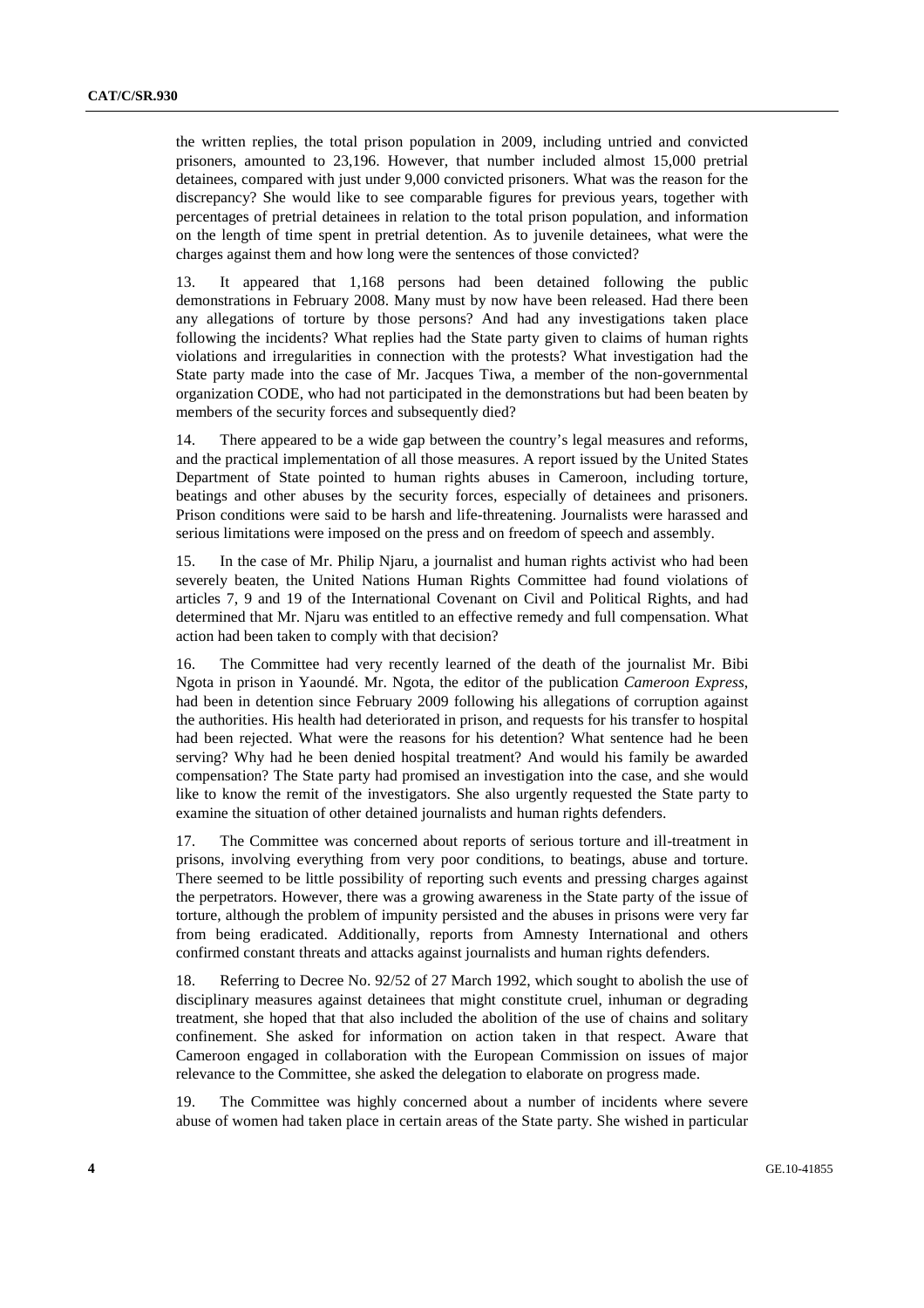to refer to a case which was more than 10 years old, but in those 10 years there had been repeated initiatives and requests for investigation and justice. However, no information had been forthcoming from the Cameroonian authorities on any measures taken. On 17 April 1998, members of the 11th Navy Battalion of Ekondo Titi had perpetrated a number of rapes, other torture and looting in the Ndian Division, South-West Province. A number of women had been forced to engage in very degrading acts, beaten and raped, thereby suffering severe injuries and abortions in the case of some pregnant women. Reports on the violence had been sent to the Cameroonian authorities on several occasions, the first time in 1998 to the Prime Minister and Head of Government, Mr. Peter Mafany Musonge. There had been no response. Some of those assaults against civilian women had not only been led by high-ranking naval officers but had also been abetted by local authorities.

20. Obligation to prevent also related to other groups, in particular groups made vulnerable through traditional practices and other social problems. The primary concern there was that any legislation against female genital mutilation should be implemented, and that means should be in place to protect all people, especially children, women and elderly persons, against violence at home and in the streets. She asked what was being done to increase public awareness of domestic violence. When would the bill to prohibit sexual and gender-based violence and discrimination be adopted? And what currently happened when such cases were reported? What happened when traditional practices, including breastironing, were performed?

21. As a health worker, she was very interested to hear what was being done to train medical and other health personnel in the detection, documentation and treatment of torture. Were health personnel actively engaged both in prevention and in therapy and redress after torture and abuse had taken place? She also wondered whether training was provided about the Istanbul Protocol, the manual for detection, and so on.

22. Finally, since asylum-seekers and refugees could apparently be punished in the State party for illegal entry and lack of documentation, she asked what safeguards were in place to ensure that people in such situations were not arbitrarily detained.

23. **Mr. Gaye** praised the quality of the State party's report and written replies, remarking that he had recently visited Cameroon, for which he predicted a great future if it continued on its chosen path of democracy and respect for the rule of law.

24. Turning to the State party's written replies, he sought clarification with regard to the Constitutional Council, which was not yet operational although its constituent instruments had been drafted. He found it curious that in the written replies it was stated that the mandate of its members might "under certain circumstances" be renewable. Usually a mandate was either renewable or it was not. He therefore wondered about the meaning of "under certain circumstances", which appeared to introduce an undesirable element of uncertainty.

25. Referring to the special division for the monitoring of the police services, he observed that it fell administratively under the Department for National Security, and asked whether that did not entail problems of independence, objectivity and impartiality. Should it not be organically more independent of that Department?

26. On the juridical front, he said that he was struck by the fact that the Minister of Justice was empowered to halt a legal procedure under certain circumstances, for example if criminal proceedings against an individual entailed, in the Minister's view, a threat to public order. It was essential that the power to override normal legal processes be monitored, and he asked if use of that power could be challenged before a judge as an abuse of authority.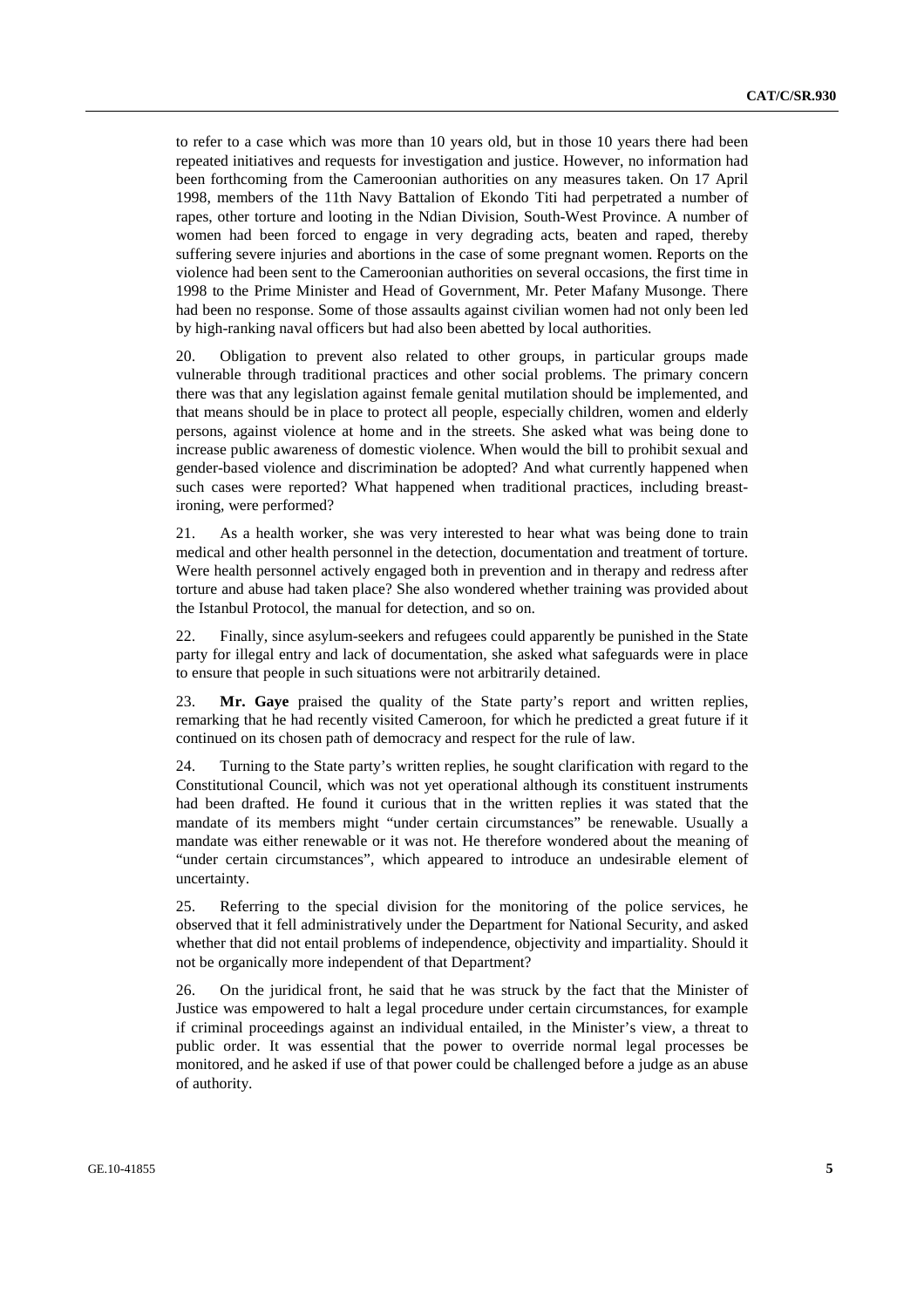27. He saw a contradiction concerning arrests and related procedural guarantees: while article 37 of the Code of Criminal Procedure stated that a detainee was entitled to all reasonable facilities to enter into contact with his family, to consult a lawyer and so on, article 116 of the same Code stated that the arresting officer was absolutely obliged to inform the detainee, immediately upon arrest, of his or her right to consult a lawyer. If, then, consulting a lawyer was a right, the detainee did not need "all reasonable facilities". There was a need to make the two articles consistent, stipulating clearly whether or not such contacts were a right.

28. Furthermore, while article 37 did make mention of examination by a doctor, it did not say that it should be an independent doctor. How was the doctor chosen? There was a need to guarantee the independence of the doctor; otherwise, there could be problems of objectivity and impartiality.

29. Act No. 90/047 of 19 December 1990 on states of emergency provided that the administrative authority could hold in custody for a period of two months, renewable once, individuals considered to pose a danger to public security. He asked whether that law was still in force and, if so, whether thought had been given to relevant guarantees if the law was no longer in force, that would be a positive development.

30. A similar concern applied to operations to combat banditry, in the context of which suspects could apparently be held in custody for a period of 15 days, renewable, even if they had not committed a criminal offence. He sought clarification of the legal basis for that provision.

31. Observing that the documents submitted by the State party appeared to use the terms "application for immediate release" ("*requête en libération immédiate*") and "habeas corpus procedure" interchangeably, he asked whether there was a difference between them.

32. The delegation had given information on cases of wrongful arrest or detention, annulled by decisions for immediate release by the judge. While that was a positive development, he asked whether the offending officers had been punished. There was no information on that in the written replies.

33. Referring to a potential problem concerning the presence of a government representative on the National Commission on Human Rights and Freedoms, he recalled that the State party had undertaken to assign that representative on a purely consultative basis, in order to guarantee his or her independence. He asked whether there had been any developments in that respect. He had the impression that when it came to follow-up on its recommendations, the Commission simply relied on promises by the authorities. He therefore asked whether it would not be better to have a more structured procedure to ensure more effective follow-up.

34. Recalling the case of the former police officer from Poli who had been found guilty of the extrajudicial execution of seven persons and sentenced to 15 years in prison, he asked what were the penalties stipulated by law for the crimes in question. He also wished to know the penalties applicable to his accomplices.

35. The military tribunal had jurisdiction over any offence to do with the country's weapons law. However, such an offence might well be committed by a civilian. He saw a problem in that the military tribunal seemed to have excessively wide jurisdiction and might be called upon to try civilians.

36. Additionally, any offence involving a member of the armed forces automatically fell under the jurisdiction of the military tribunal. However, when a soldier committed a crime against a victim who was a civilian, and the crime had no military aspects at all, it seemed to him that the military tribunal should not be involved. He invited the delegation to comment. He also wished to know whether the Supreme Court had a monitoring function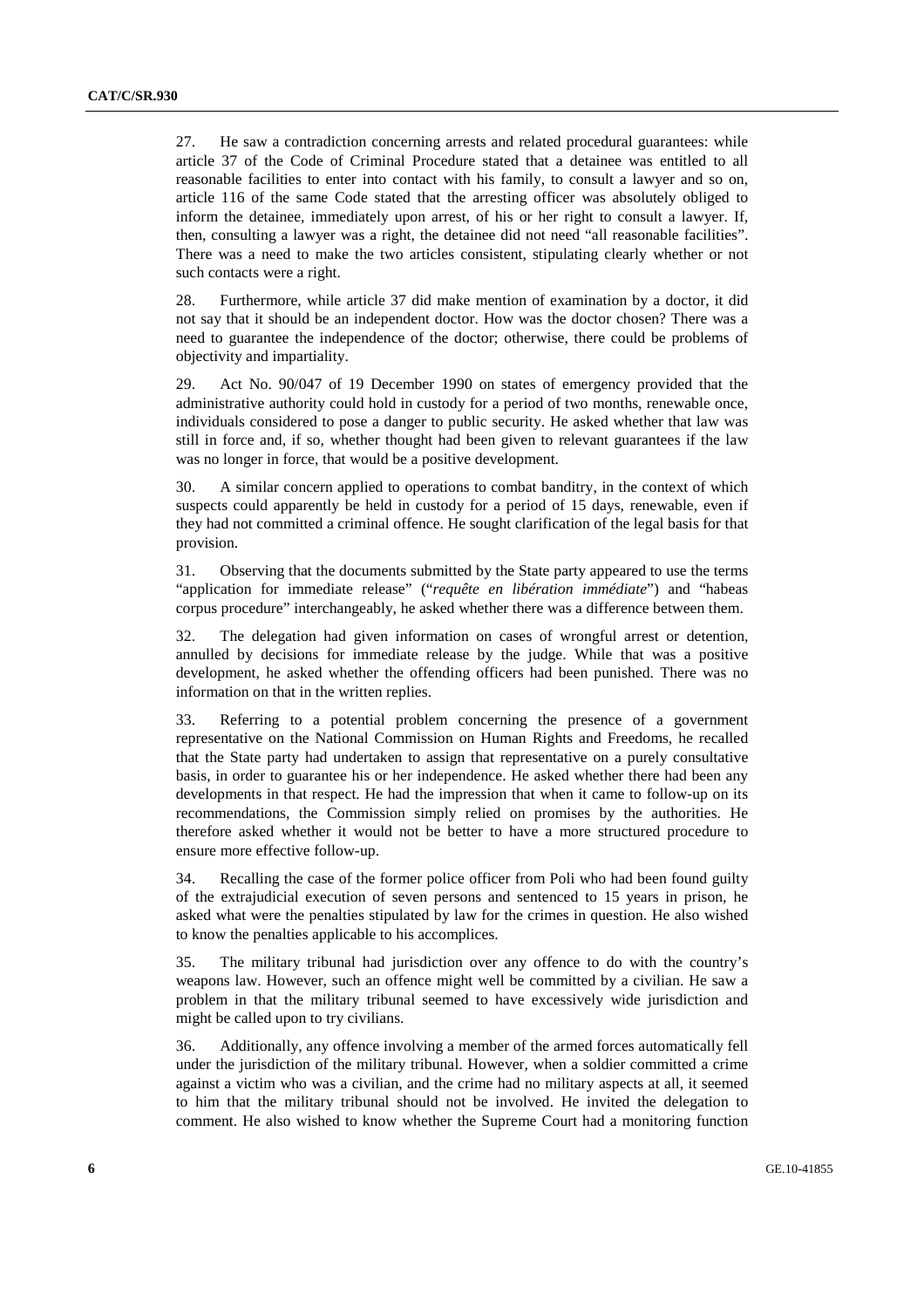with regard to the application of the law by the military tribunal, and a responsibility to overturn its decisions if they in any way ran counter to the law.

37. The report, in paragraph 134, quoted Decree No. 75/7000 to the effect that "Military judges, solely in the exercise of their duties, are independent of the military command system and have their own hierarchy". He sought clarification of the meaning and scope of that provision, and whether it had any impact on the exercise of judges' jurisdictional functions.

38. He asked whether an appeal against an extradition decision by the Indictments Division of the Court of Appeal could be filed with the Court of Cassation on the ground that the person to be extradited would be at risk of torture in the requesting country.

39. According to the State party's reply to question 10 of the list of issues, a person who was to be expelled pursuant to a decision by the Prime Minister was entitled to file an appeal. It was unclear, however, whether decisions regarding removal or refoulement taken by administrative authorities were subject to appeal. If they were, would the appeal have suspensive effect and which court would issue the final ruling?

40. The State party had not indicated whether physicians were trained to detect the physical and psychological effects of torture. Provision should also be made for practical assessments of the effectiveness of such training.

41. He noted that, pursuant to article 137 of the Code of Criminal Procedure, the State Prosecutor could visit police and gendarmerie stations and order the immediate release of persons pursuant to a writ of habeas corpus. He failed to understand why a person who had been granted a writ of habeas corpus would continue to be held in police custody. He also asked for clarification of article 118 (3) of the Code, which implied that the authorization of the State Prosecutor was not required in all cases of police custody.

42. The Committee had requested statistics disaggregated by age and sex on the duration of custody and pretrial detention in question 18 of the list of issues. No statistics had been provided in the State party's response.

43. The Cameroonian authorities had pledged to take action against some unacceptable privileges accorded to traditional chiefs. Some chiefs had dispensed private forms of justice, committing acts that constituted torture and ill-treatment. Although the report provided details of legal action taken against a number of chiefs, the Committee had received information to the effect that they continued to engage in illegal practices. He therefore wondered whether the penalties imposed had the requisite deterrent effect or whether more rigorous action should be taken. Traditional chiefs also played an important role in the settlement of land disputes, to the detriment of the regular courts. What was the State party's position with regard to their encroachment on that area of positive law?

44. He regretted that the authorities had failed to conduct an independent judicial inquiry into the riots that had occurred in February 2008. Moreover, the *flagrante delicto* procedure had been applied in almost all cases of arrest and prosecution. He wished to know whether any judicial investigations had been conducted or whether the guilt of the accused had been taken for granted. Had there been any acquittals? There was also a discrepancy in the figures provided: 1,168 persons had been detained and 1,137 persons had appeared in court. He asked the delegation to explain.

45. He also requested information regarding the outcome of the judicial inquiry into the murder of detainees during the prison riots in 2008.

46. In its reply to question 9 of the list of issues, the State party mentioned that the Garoua military court had opened an inquiry into the death of Mr. Oumarou during an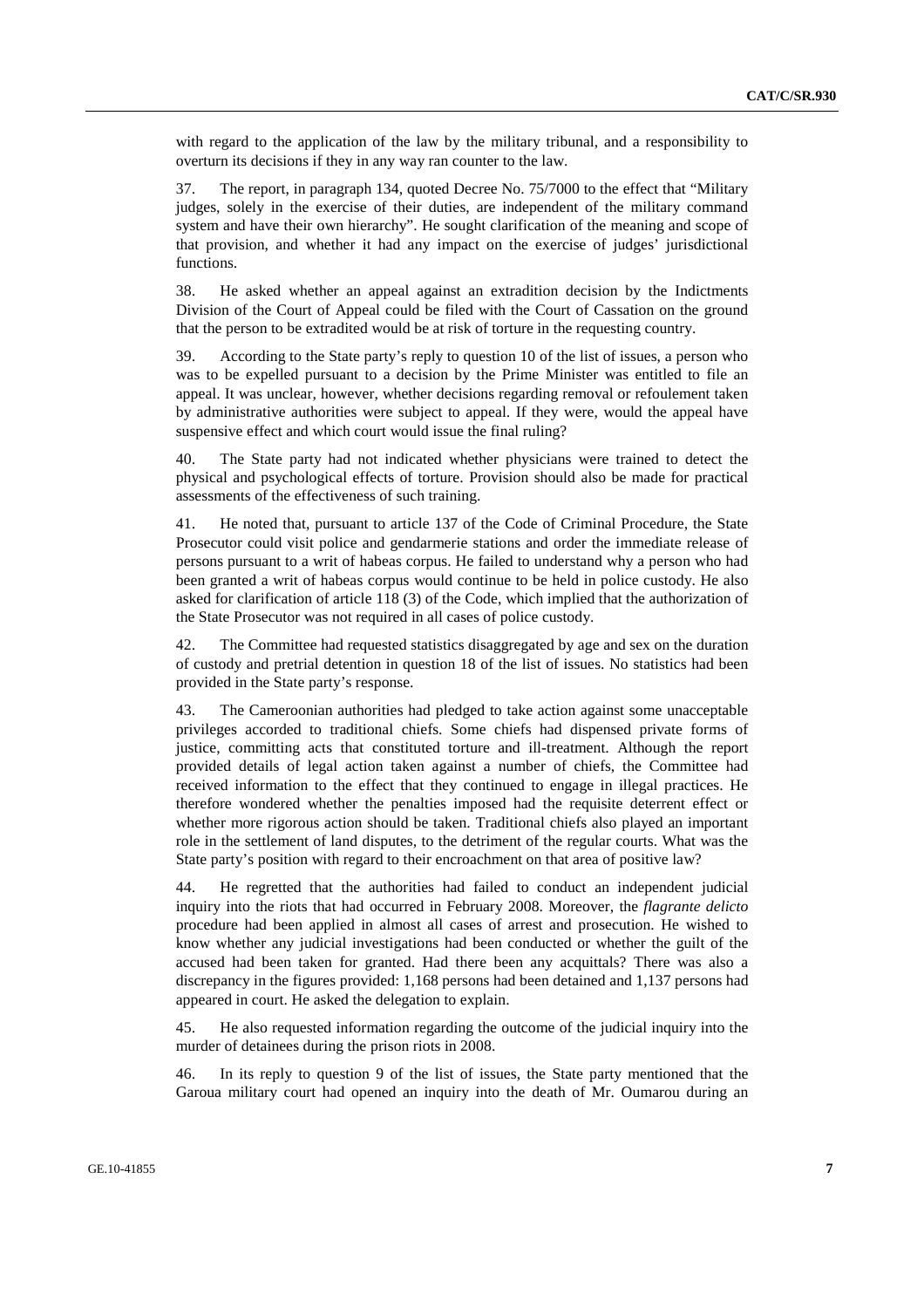attack by the Rapid Response Battalion of Maroua-Salack. Had any members of the Battalion been prosecuted?

47. What penalties had been imposed on the two persons convicted in the case known as "the disappearance of the Bépanda nine".

48. In its response to question 27, the State party referred to compensation for victims of torture under the general system of compensation for administrative malfunctions. As such malfunctions often involved criminal offences, he suggested that the authorities should render the perpetrator responsible for payment of compensation to the torture victim.

49. The large number of deaths in prison was undoubtedly attributable, inter alia, to overcrowding, inadequate infrastructure, poor hygiene and lack of health-care facilities. He invited the delegation to comment on the apparent discrepancy between the provisions of Cameroonian law and actual conditions in places of detention.

50. In its reply to question 30, the State party said that the staff attending to women prisoners were either women or specially selected prison staff. He asked what was meant by "specially selected".

51. In its reply to question 35 concerning terrorism, the State party mentioned a provision of Act No. 97/012 of 10 January 1997 that permitted border-post officers to expel or deny entry to "suspicious persons" even if they held an entry visa. What grounds could be invoked in support of the conclusion that a person was "suspicious"?

52. He requested information on cases in which persons had been prosecuted for corruption in Cameroon.

53. Lastly, he asked whether Cameroonian criminal legislation defined cruel, inhuman and degrading treatment and, if so, what penalties it imposed.

54. **Ms. Gaer**, referring to paragraph 40 of the report, noted that the senior doctor at Douala prison medical centre and the prison governor had prepared a report showing that 25 prisoner deaths had been recorded between January and October 2003, and not 72 as previously alleged, and that the deaths had been due to natural causes, such as HIV/AIDS and tuberculosis. She queried the independence and neutrality of the report and asked whether the other alleged 47 cases had been investigated.

55. According to paragraph 52 of the report, the Government's action to improve detention conditions was dependent on financial resources, which were not always available. Yet in paragraph 69 the State party expressed the opinion that concern about overcrowding in cramped cells had been exaggerated, adding that whenever the authorities noticed an increase in numbers in a particular prison, they alleviated overcrowding by transferring convicted prisoners to less highly-populated facilities. She asked whether any such action was being taken in the case of Maroua Central Prison, which had space for 150 prisoners but now held more than 1,000, and in that of Kondenguie prison in Yaoundé, which had space for 700 prisoners and had held 3,500 in September 2008.

56. According to paragraph 88 of the report, 10 million CFA francs had been allocated to the Prison Administration Directorate for the purchase of record-keeping materials for prisons. She asked whether the funds had been used and whether records were now systematically kept in both pretrial detention facilities and prisons.

57. Paragraph 97 of the report mentioned a bill on military judicial organization, which would allow a civilian victim of an offence to institute public proceedings before a military court. Had the bill been adopted? And had any civilian victim instituted such proceedings?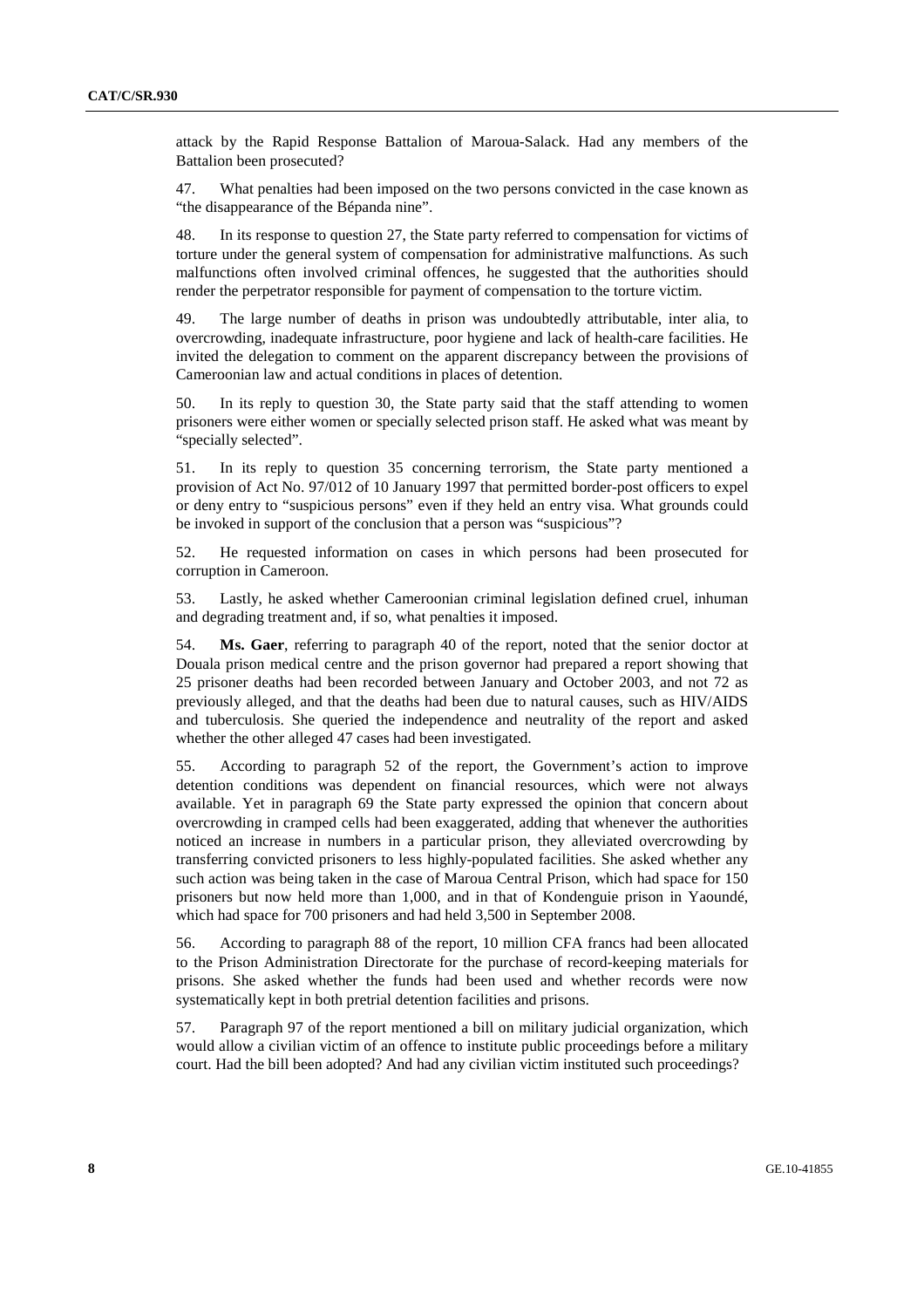58. It had been alleged that some traditional chiefs maintained private prisons. Had any action been taken to supervise such prisons and to ensure that they complied with the Convention?

59. The details of cases provided in the section of the report dealing with the Committee's recommendation in paragraph 8 (a) of its concluding observations were exemplary. However, paragraph 24 simply mentioned that Senior Police Constable Kedio Ntchingue and Constable Jean-Marie Enyegue had been charged with common assault before Yaoundé-Centre court of first instance but provided no details of the outcome of the proceedings. Police officer Boubakari Modibo had been convicted of manslaughter and sentenced to two years' imprisonment, suspended for five years. Would he be permitted to resume his police duties after five years? Similar questions arose in connection with other cases mentioned.

60. **Mr. Mariño Menéndez** noted that the Code of Criminal Procedure that had entered into effect on 1 January 2007 allowed the Minister of Justice to terminate criminal proceedings on the ground of State security. Such a provision probably constituted a breach of the State party's obligations under the Convention and raised the issue of State responsibility at the international level. Although victims could initiate civil proceedings to obtain redress, persons who might have committed serious crimes would nonetheless enjoy impunity.

61. Turning to the issue of vulnerable groups, he asked whether Act No. 2005/006 of 27 July 2005 concerning the status of refugees had been made more specific. He was concerned at reports of ill-treatment of refugee women and children, including cases of children being subjected to forced labour and forced marriage of women refugees, which had occurred as a result of the imprecision of that Act. He also asked whether there were specific punishments for forced marriage in Cameroon. He understood that such matters were dealt with by customary courts and asked for further information on the scope of activity of those courts and on women's access to them.

62. In its written replies the State party had said that refoulement was ordered at the point of entry to Cameroon by the senior immigration officer at the frontier post. He asked the delegation to explain how that procedure was applied.

63. He expressed concern at the situation of indigenous peoples in Cameroon, and particularly Pygmies. He asked whether there was any legislation to protect them and, in particular, whether Cameroon was party to the ILO Convention concerning Indigenous and Tribal Peoples in Independent Countries (No. 169) and, if so, whether that Convention was applied to Pygmies in respect of their land rights.

64. The extension of military court procedures raised a number of issues, particularly with regard to the length of pretrial detention. He would therefore like to know what progress had been made regarding adoption of the bill to amend the procedure relating to pretrial detention.

65. **Ms. Belmir** was concerned that article 32 of the Code of Criminal Procedure actually encouraged the practice of torture by law enforcement officials since inhuman and degrading acts were not considered acts of torture under the Code. Agents took advantage of that provision to practise torture with impunity. The issue required clarification.

66. With regard to the events of February 2008, she stressed the importance of establishing the truth. People had a right to know what had happened, victims were entitled to receive compensation and survivors should be rehabilitated. She urged the State party to continue its efforts to investigate those events. She was also concerned at the use of a shootto-kill policy during those events and in response to prison escapes. She expressed the hope that the situation would be addressed and that such acts would not go unpunished.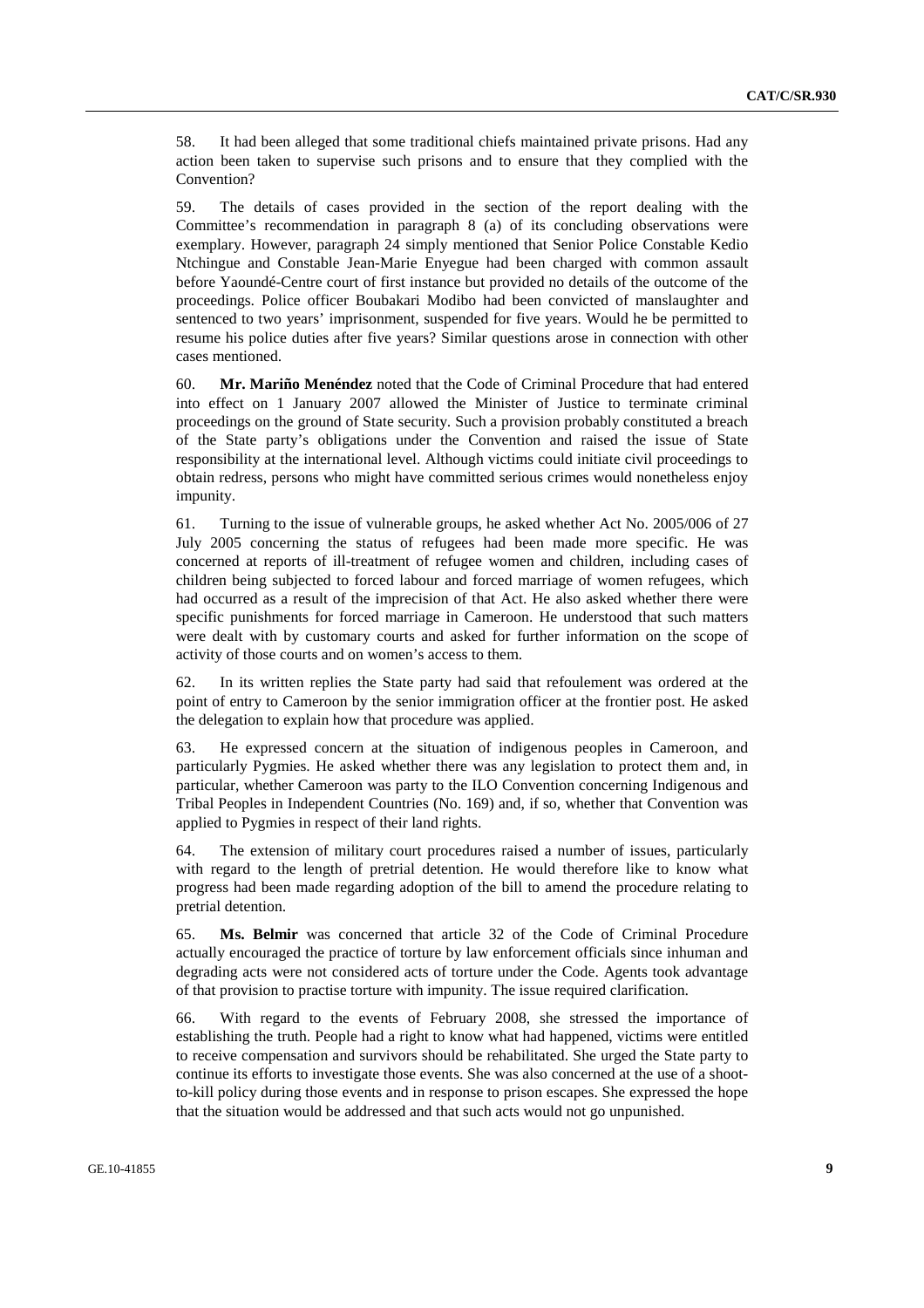67. Cameroon faced a number of serious issues regarding the protection of children, including trafficking in children, the corruption of minors, public indecency in the presence of a child aged under 16, abduction and assault. She urged the State party to take action to tackle those issues.

68. **Ms. Kleopas** said she understood that legislation existed in Cameroon to protect the basic rights of persons in detention, such as access to a lawyer and doctor. However, information reaching the Committee suggested that, in practice, detainees were not informed of their rights. She asked whether that happened because police officers were not aware of the law owing to inadequate training or whether it was the result of corruption.

69. The prison situation was a matter of grave concern. For example, Douala prison, which had been built to house 800 inmates, currently held over 3,500 in extremely poor conditions. She understood that the National Commission on Human Rights and Freedoms was a government body and that there was no independent body empowered to visit places of detention. She urged the Government to ratify the Optional Protocol and subsequently set up such an institution. That would represent a significant development in the prevention of torture. She also wondered why NGOs were not allowed to visit places of detention since they could act as independent inspectors of conditions.

70. **Mr. Bruni**, referring to measures to prevent acts of torture, noted that paragraph 114 of the State party's report said that five provincial torture prevention committees had been established to help communities with torture victims. However, if those committees were providing assistance to victims, they were not in fact preventing torture. He would therefore like that point to be clarified and to know who those victims were and why they had been tortured.

71. In connection with article 2 of the Convention, he noted that article 132 bis of the Criminal Code stated that an order from a superior officer could not be invoked as a justification of torture. He wished to know what procedure existed in practice that allowed a subordinate to challenge an order from a superior that might otherwise result in acts of torture.

72. He encouraged the Government to ensure that the Istanbul Protocol was brought to the attention of medical personnel in places of detention, since it was very important for investigation purposes.

73. He noted that two programmes to improve the functioning of the judiciary had been implemented in cooperation with the European Fund for Development, which had provided 9 million euros in funding since 2005. He would like to know the outcomes of those programmes.

74. With respect to prison overcrowding, he asked whether the Government could provide statistics on the average occupancy rate in Cameroonian prisons.

75. Lastly, he encouraged the Government to make a contribution to the United Nations Voluntary Fund for Victims of Torture, which had been created by the General Assembly (A/RES/36/151). Cameroon had previously contributed to the Fund but, according to information he had received, had not done so since 2001.

76. **The Chairperson**, noting that article 132 of the Criminal Code incorporated a provision prohibiting torture, asked what sanctions were available and how many people had been punished.

77. Noting that the National Commission on Human Rights and Freedoms was made up of members appointed by presidential decree, he asked for details concerning current members' professional and educational backgrounds. In its written replies the Government indicated that 25 cases of alleged torture had been referred to the Commission but only 15